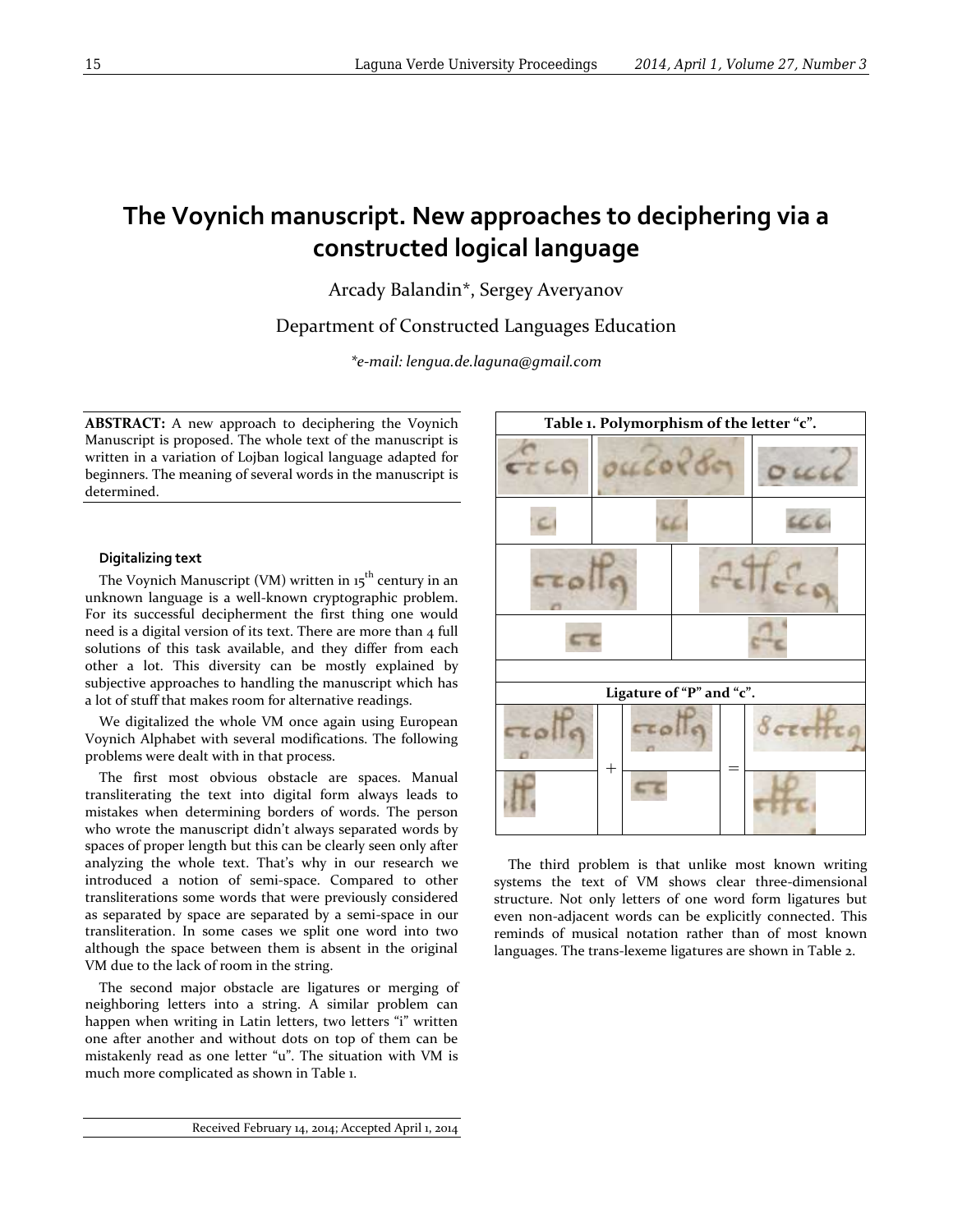

## **Analysing text. Entropy.**

The low entropy of the text of MV, or otherwise unexpectedly high predictability of the next sequence of letters based on the previous letters clearly shows that the text is not written in a standard human language.

#### **Previous attempts of deciphering**

Previous attempts of deciphering the text have been remarkably characterized not only be proposing various languages as the languages VM had been written in but also by groundless mapping individual letters of VM to single phonemes or diphthongs of those languages.

Jan. B. Hurych (Hurych, 2008) performed Zipf analysis of the letters and compared the resulting chart with charts for different other languages. He concluded that VM resembles Latin and English more. However, the author makes a hasty decision to replace most frequent letters of VM with most frequent letters of English. Needless to say that the result is a mess of symbols just as with all previous attempts.

The fact of low entropy of the text has been stated but never been used for the search of other explanations.

#### **Lojban as a possible explanation.**

Lojban is a constructed logical language that was created in 1987 by The Logical Language Group out of two previously known languages Láadan and Loglan (also constructred).

The language is based on predicate logic and allows numerous styles, some of which are convenient to use by humans in ordinary speech but some share several features with programming languages.

Lojban is a syntactically unambiguous and because of that it was proposed as a metalanguage in machine translation, machine learning.

It is no doubt that in future improvements to this language will be widely used in human-machine interaction.

One of the features of this language that to separate certain constructs in a given discourse it can use circumpositions, i.e. both a prefix and a suffix before and after the construct.

For example, a sentence "The dog that jumped to the wooden house belonged to Tom" can be translated to Lojban as {lo gerku poi pu plipe lo dinju poi pu se zbasu fi lo mudri ku ku ku cu se ralte la tom}. Notice that {ku ku ku} fragment. Although, it can be omitted in human speech the syntactical parser that analyses such text would automatically restore this fragment. In fact each {ku} is a right bracket that shows the end of one of the constructs in this sentence, namely, "wood", "house" and "dog" respectively. Such style with right brackets can be useful for teaching the syntactical structure of Lojban to beginners, though.

This sequences of words giving no additional information, lowering entropy of text, superfluous for ordinary speakers but useful for students remarkably remind of the page 76 of VM where one word is repeated three times one after another (Table 3).

| Table 3. VM. Page 76. |  |  |
|-----------------------|--|--|
|                       |  |  |

The same can be said about trans-lexeme ligatures that probably show syntactical trees of sentences.

### **The time of creation**

It is generally agreed that VM was created in the beginning of 15<sup>th</sup> century in Italy. We can't ignore the fact that the only identified picture in VM shows a building only known in Italy. Thus we have to assume that the philosophy behind the document reflects the European philosophy of Mediaeval Europe. Although previous studies denied the existence of images of males in the manuscript we believe that this is not true. Here are the images of a female and a male person from VM (Table 4).



The next picture (Table 5) depicts not a cecal appendage as proposed in earlier studies but a penis which can be seen better if we rotate the picture 90 degrees.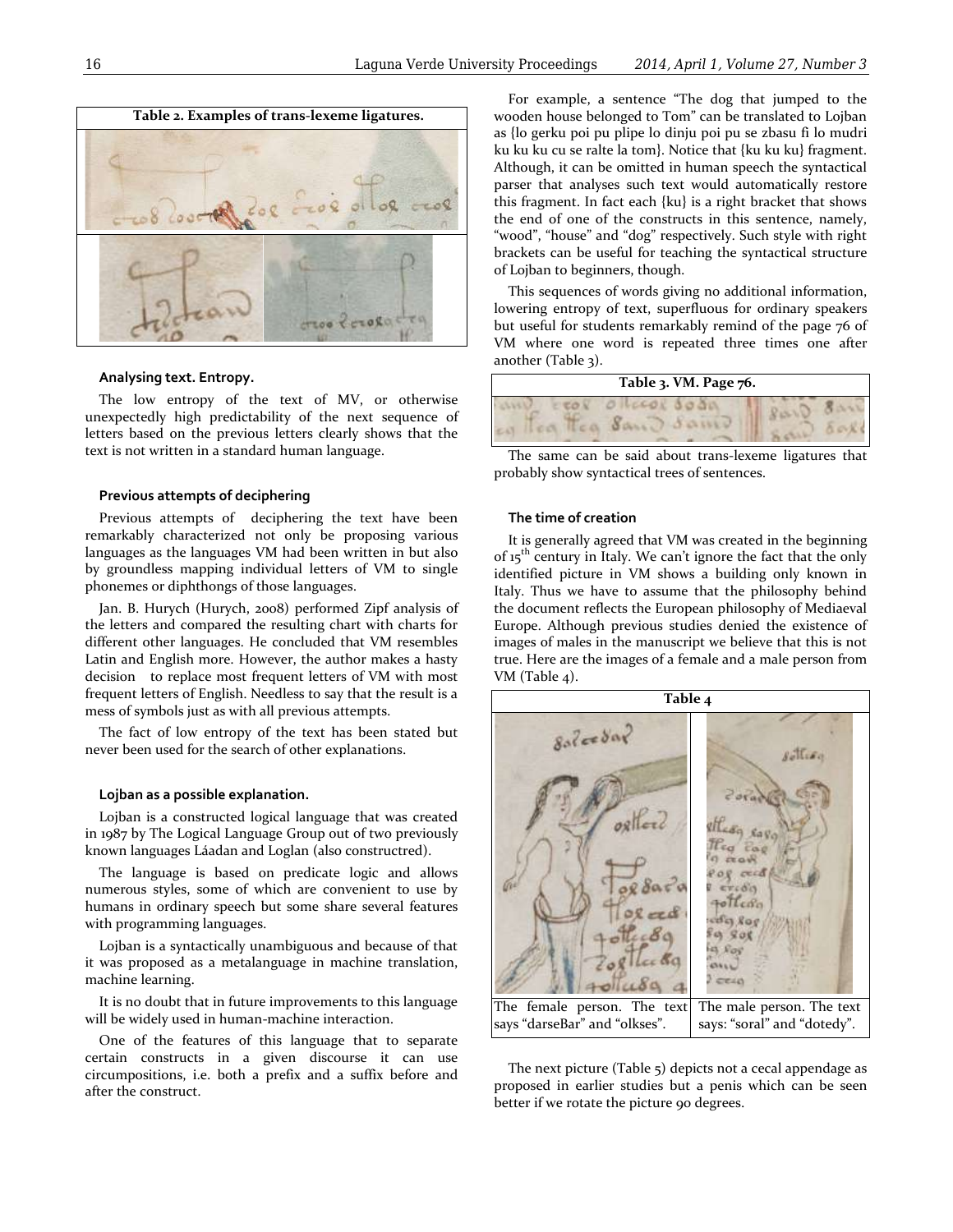

As we can see in Table 4 and Table 5 depicting a male is accompanied by word with the same root: "soral" and "sororal" respectively.

Another confirmation that Table 5 depicts not an appendage is that on the same page there are three more pictures (Table 6).



The first picture is clearly intestines. And there is something green coming out of it. Green is associated with the Element Earth across the manuscript. These 4 pictures are interconnected and describe four classical elements. The next picture describes water and air. And the position of substances assumes mouth and nose. All in all, the complex of 4 pictures shows 4 organs or excreting elements:

"olkses" - intestines – earth

"otedy" - mouth – water

"otol" - nose – air

"dsedy" - penis - fire

Thus, we can prove that the picture of the appendage actually shows a penis. Also it has a title with the male affix "sor": "soral" and "sororal".

We can check this once again. In the next picture we can see an arc showing a flow of some substance going only one way (Table 7).

**Table 7** LecSa ollerca  $8a_1 \circ$  $2a(1)$ cé  $2a_1$ Za Log  $c_0$  8  $logl$  $c_{\varphi}$ 

The two words below the central text say:

"soroldal" and "darolsy".

Note the flow is going from "soroldal" to "darolsy"!

Let's recall male words from the previous pictures: "soral" and "sororal". And here we have "soroldal".

The common affix is "sor". A flow from male to female? Could it be that "darolsy" denotes something female? Let's look at the image of a female from Table 4. The two words around her are: "darseВar" and "olkses". "darolsy" and "darseВar" have the same root. Thus "dar" denotes feminine.

Thus we already have the meanings for 4 words: earth, air, fire, water and the meanings for 2 roots: male and female.

And we also know a verb suffix.

## **The author**

We agree that VM is bound to  $15<sup>th</sup>$  century Italy due to a building resembling Italian buildings of that time, names of months in the astronomical section and finally the words deciphered in this study on the basis of Mediaeval philosophy. We made a conclusion that the manuscript was written in a logical language, unavailable at that time from past inventions. Thus we can assume that this document was related by the interaction of 15 century Italy with knowledge that could come only from future. Certainly such interaction couldn't be left unnoticed in history of Italy. Thus searching for any strange phenomena of people acting at that time